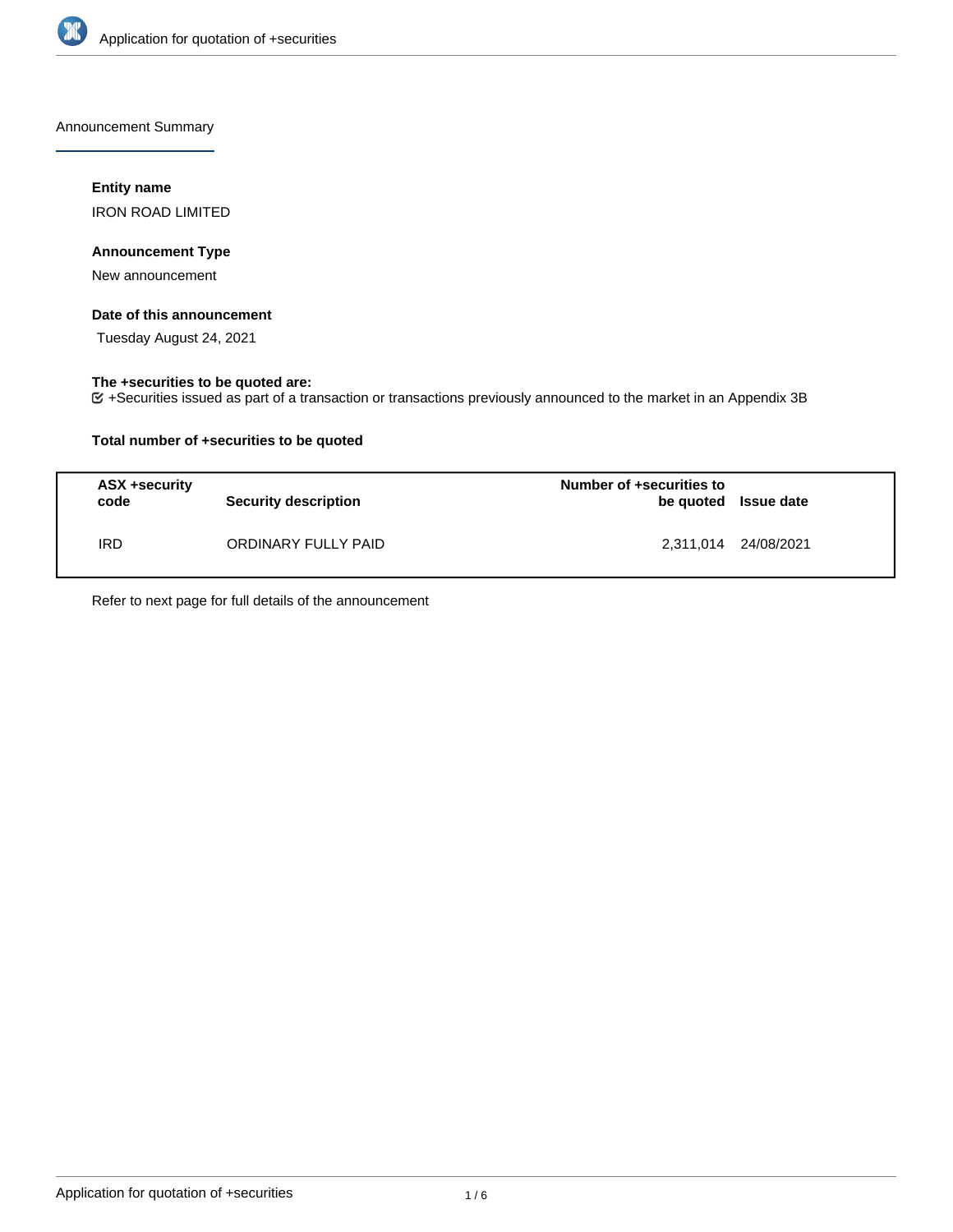

Part 1 - Entity and announcement details

## **1.1 Name of entity**

IRON ROAD LIMITED

We (the entity named above) apply for +quotation of the following +securities and agree to the matters set out in Appendix 2A of the ASX Listing Rules.

**1.2 Registered number type** ABN

**Registration number** 51128698108

**1.3 ASX issuer code** IRD

**1.4 The announcement is**

New announcement

### **1.5 Date of this announcement**

24/8/2021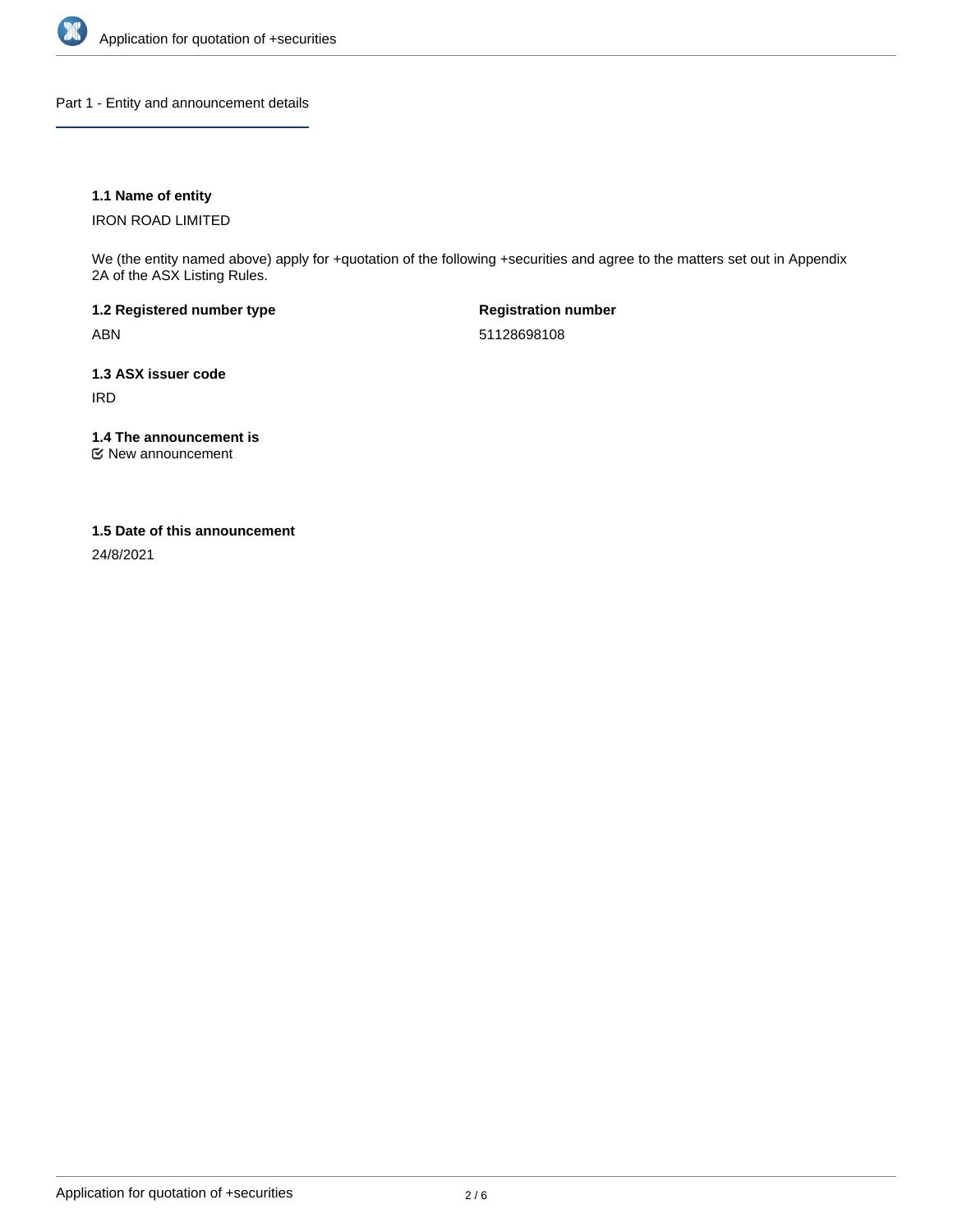

# Part 2 - Type of Issue

## **2.1 The +securities to be quoted are:**

+Securities issued as part of a transaction or transactions previously announced to the market in an Appendix 3B

### **Previous Appendix 3B details:**

| <b>Announcement Date and</b><br>Time | <b>Announcement Title</b>                   | Selected Appendix 3B to submit quotation<br>reguest |  |
|--------------------------------------|---------------------------------------------|-----------------------------------------------------|--|
| 03-Mav-2021 09:32                    | New - Proposed issue of Securities -<br>IRD | A placement or other type of issue                  |  |

**2.3a.2 Are there any further issues of +securities yet to take place to complete the transaction(s) referred to in the Appendix 3B?** No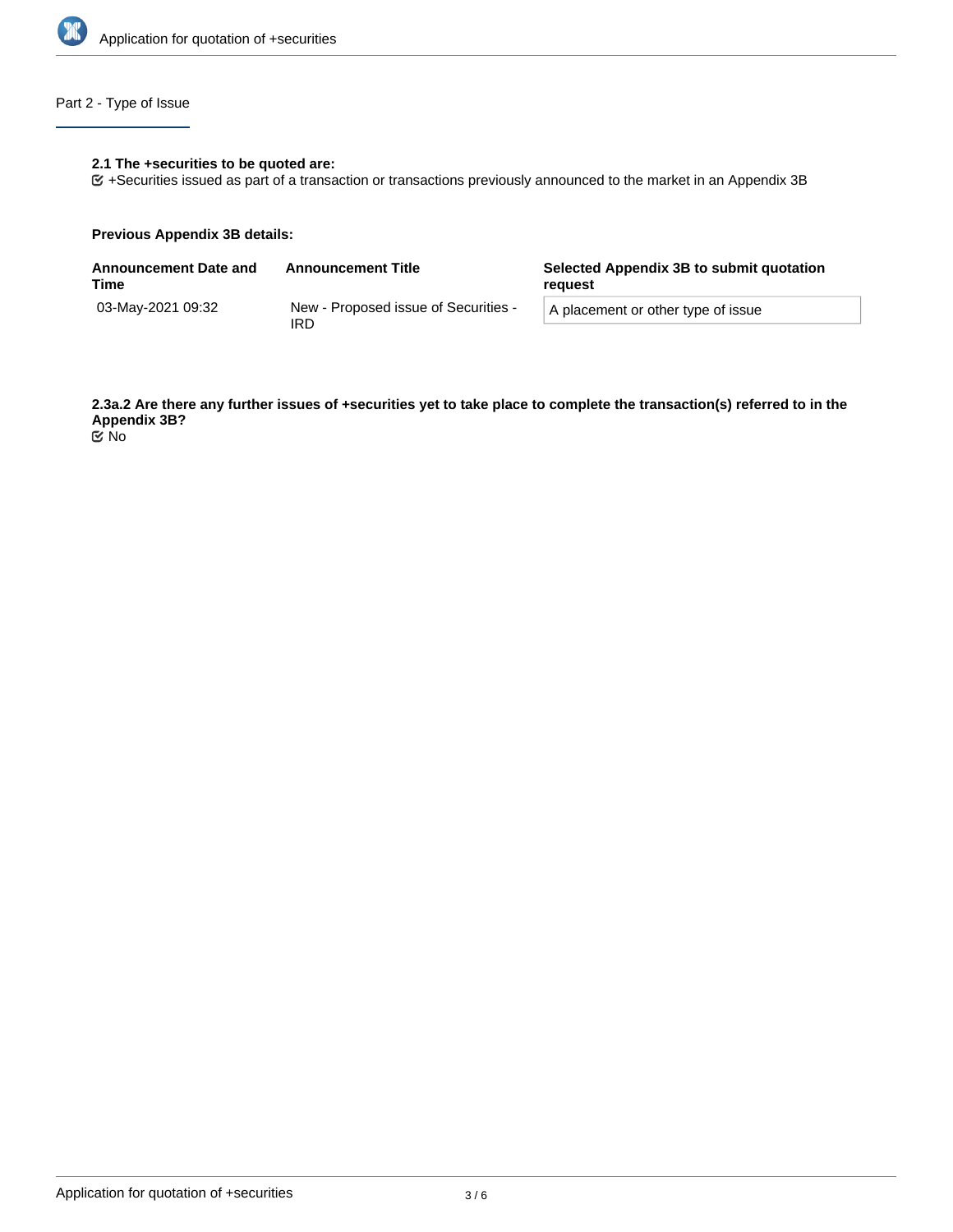

Part 3A - number and type of +securities to be quoted where issue has previously been notified to ASX in an Appendix 3B

### Placement Details

**ASX +security code and description**

IRD : ORDINARY FULLY PAID

**Issue date**

24/8/2021

Distribution Schedule

**Provide a distribution schedule for the new +securities according to the categories set out in the left hand column including the number of recipients and the total percentage of the new +securities held by the recipients in each category.**

| Number of +securities held | <b>Number of holders</b> | Total percentage of +securities held<br>For example, to enter a value of 50%<br>please input as 50.00 |
|----------------------------|--------------------------|-------------------------------------------------------------------------------------------------------|
| $1 - 1,000$                |                          | %                                                                                                     |
| $1,001 - 5,000$            |                          | $\%$                                                                                                  |
| $5,001 - 10,000$           |                          | %                                                                                                     |
| 10,001 - 100,000           |                          | $\%$                                                                                                  |
| 100,001 and over           |                          | $\%$                                                                                                  |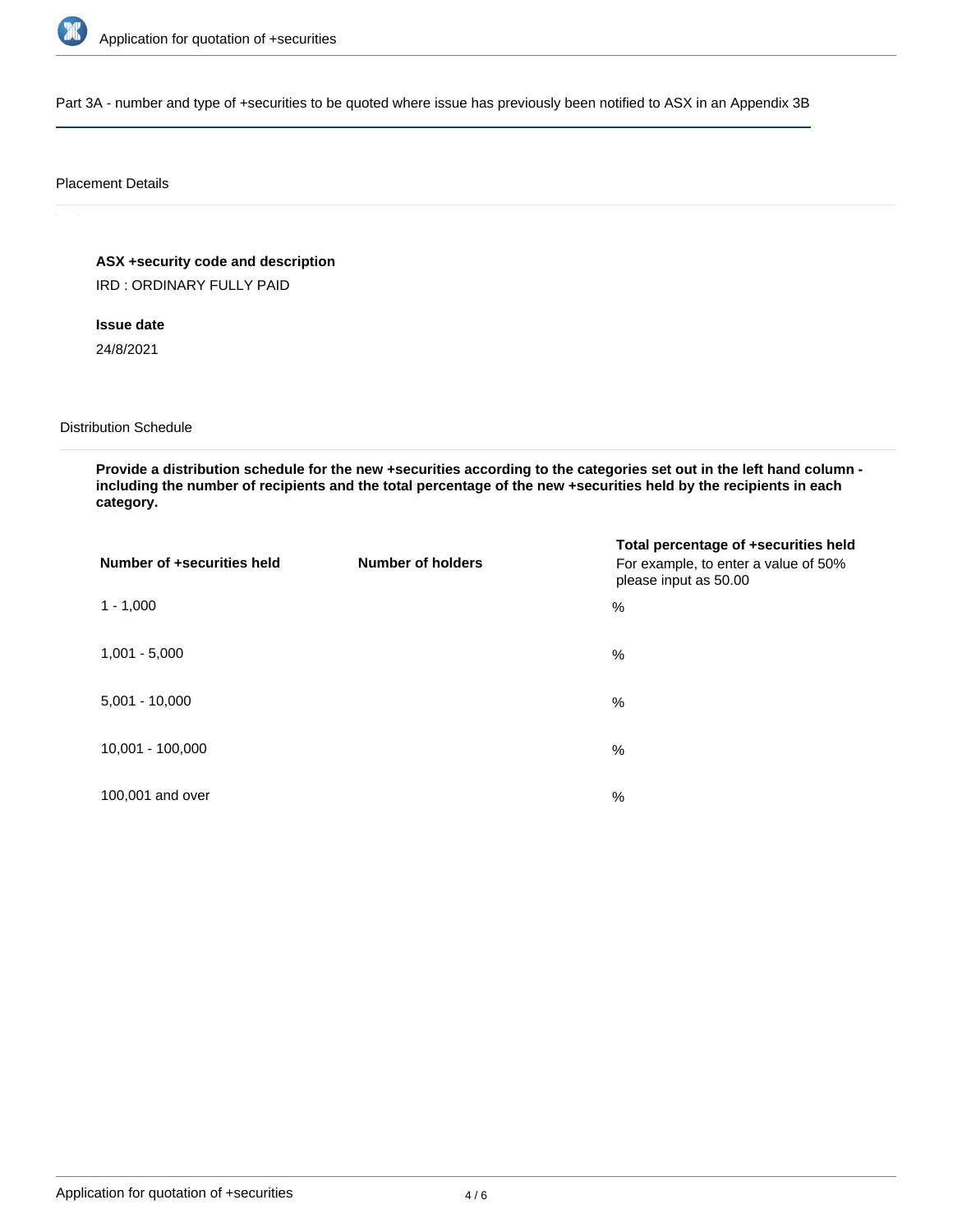

Issue details

## **Number of +securities to be quoted**

2,311,014

**Are the +securities being issued for a cash consideration?**

No

**Please describe the consideration being provided for the +securities**

Settlement of amounts owing to Sentient Executive GP IV, Limited.

**Please provide an estimate (in AUD) of the value of the consideration being provided per +security for the +securities to be quoted**

0.215000

# **Any other information the entity wishes to provide about the +securities to be quoted**